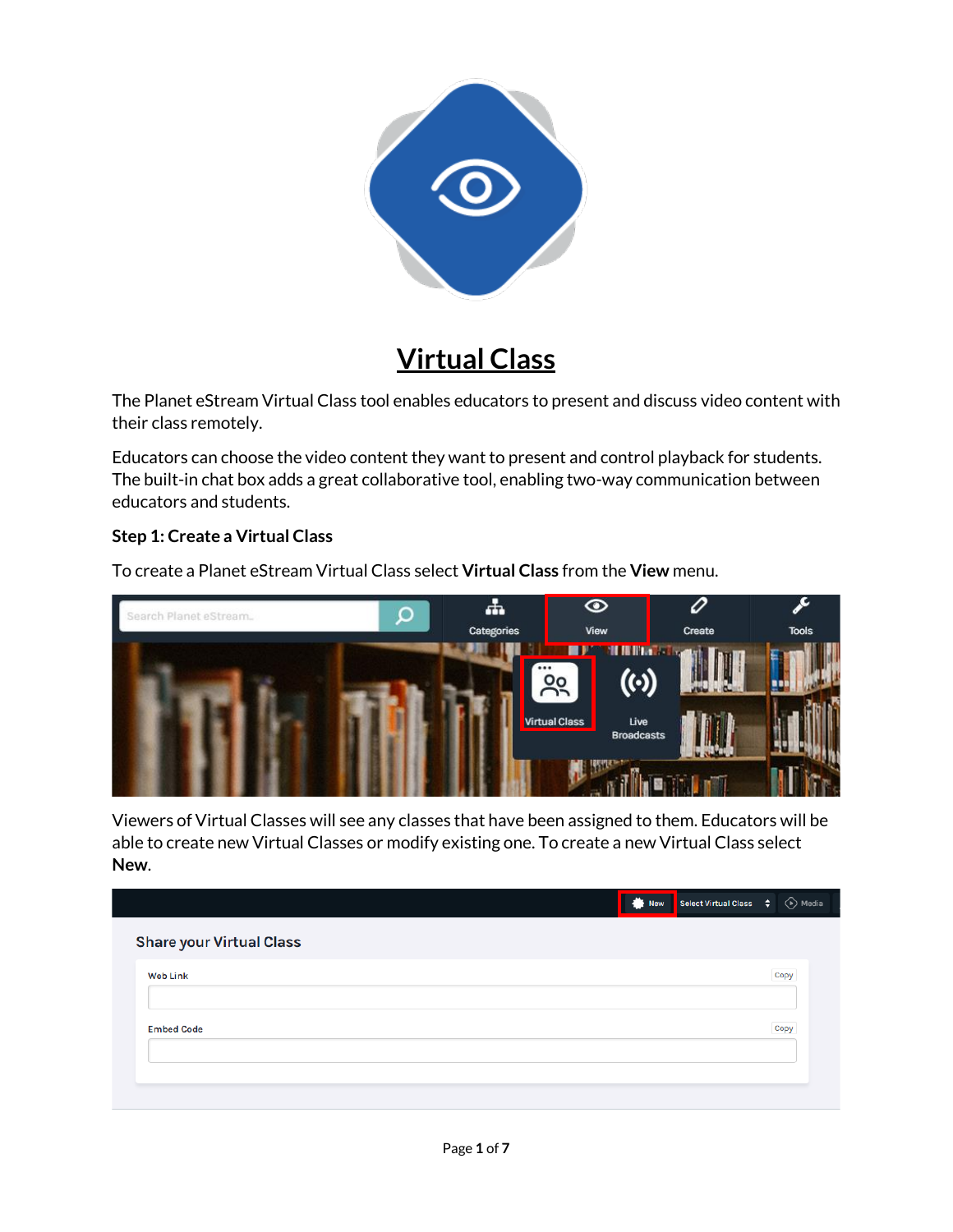Next, add a title, description, publishing policy and category for the Virtual Class. You can also add additional metadata by selecting **Enable Advanced Options.** Then select **Confirm.**

| Title<br>Virtual Art Lesson |                          |   |
|-----------------------------|--------------------------|---|
| Description                 |                          |   |
| Art Lesson for W/C 13/05    |                          |   |
|                             |                          |   |
|                             |                          |   |
| Location                    |                          |   |
| Local Content               |                          | ÷ |
| Private                     |                          |   |
|                             | <b>Select Categories</b> |   |
|                             |                          |   |

Once you have created the Virtual Class, you can modify the settings.

The schedule option allows you to schedule start and end times for the Virtual Class. This can be used in a couple of ways. Firstly, it can be used to create lessons at specific times or to schedule work to be released on a certain date. You don't need to add both a start and end time. Click **Enable** to add scheduling information. If you want the dates to be open ended to allow learners to work in their own time, leave this blank.

Control media means that the presenter is in control of the media for all viewers. For example, if the presenter moves forward on a clip, this will be replicated for all viewers. Viewers will be unable to pause, load different clips or move around on time timeline.

Enabling comments allows viewers to type in questions or comments that can be answered or replied to by the presenter.

Live Streams can also be used in conjunction with the Virtual Class tool if you have the Live Streaming Module as part of your Planet eStream licensing.

Click **Confirm** to create your Virtual Class.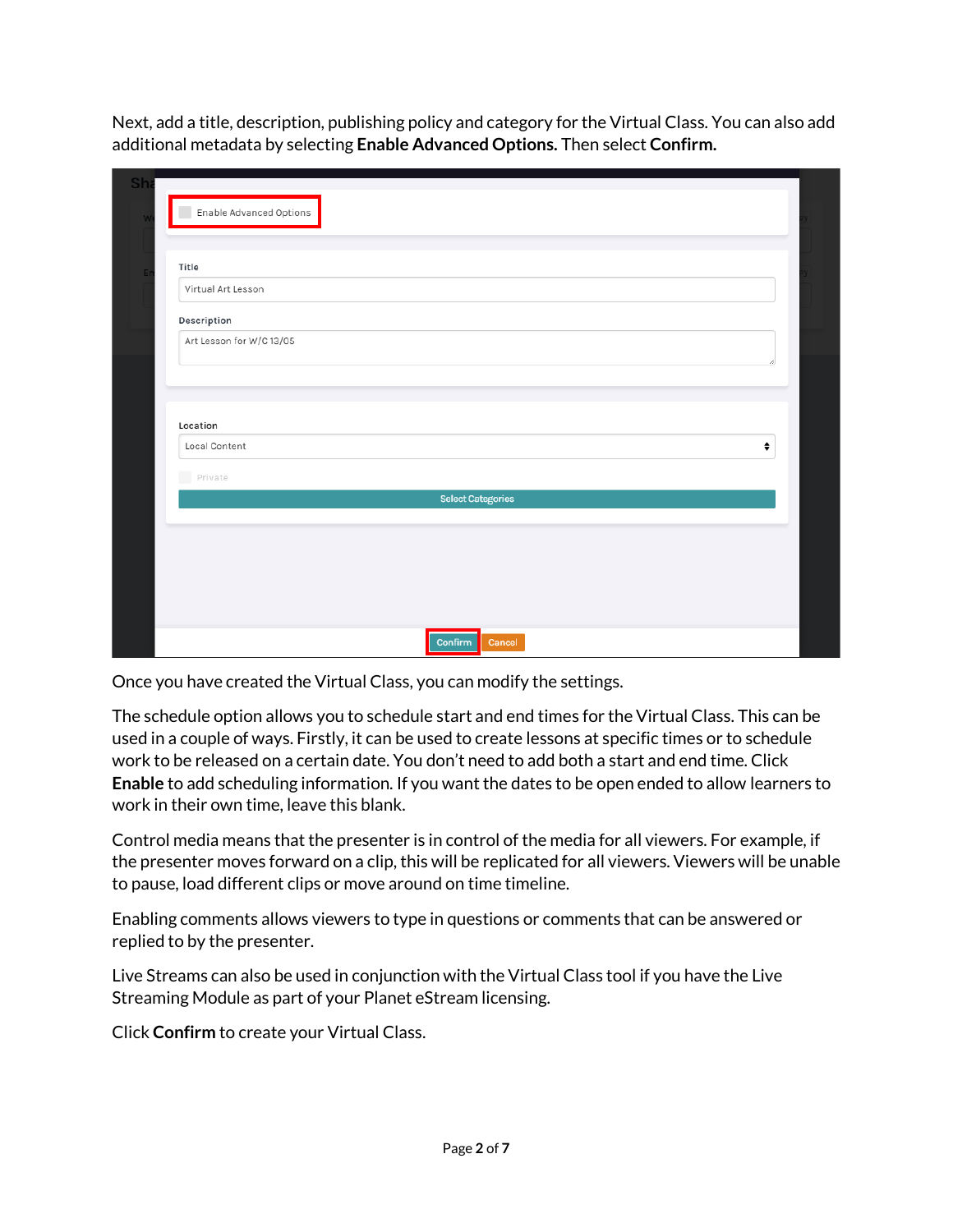| Schedule<br>Enable                         |                                                                                       |
|--------------------------------------------|---------------------------------------------------------------------------------------|
| Start at                                   | End at                                                                                |
| dd/mm/yyyy                                 | dd/mm/yyyy<br>۷.<br>۳.<br>۰.                                                          |
| Now                                        | 20 mins 30 mins 60 mins                                                               |
| Enable                                     | Enable this option to ensure the presenter controls the media on display.             |
| <b>Control Media</b><br>Comments<br>Enable | Enable this option to allow attendees to post comments for the presenter to reply to. |

Once the Virtual Class is created you can add some media. To do this select **Add Content.**

If you have specified a live stream this will already be available as an item in the Virtual Class.

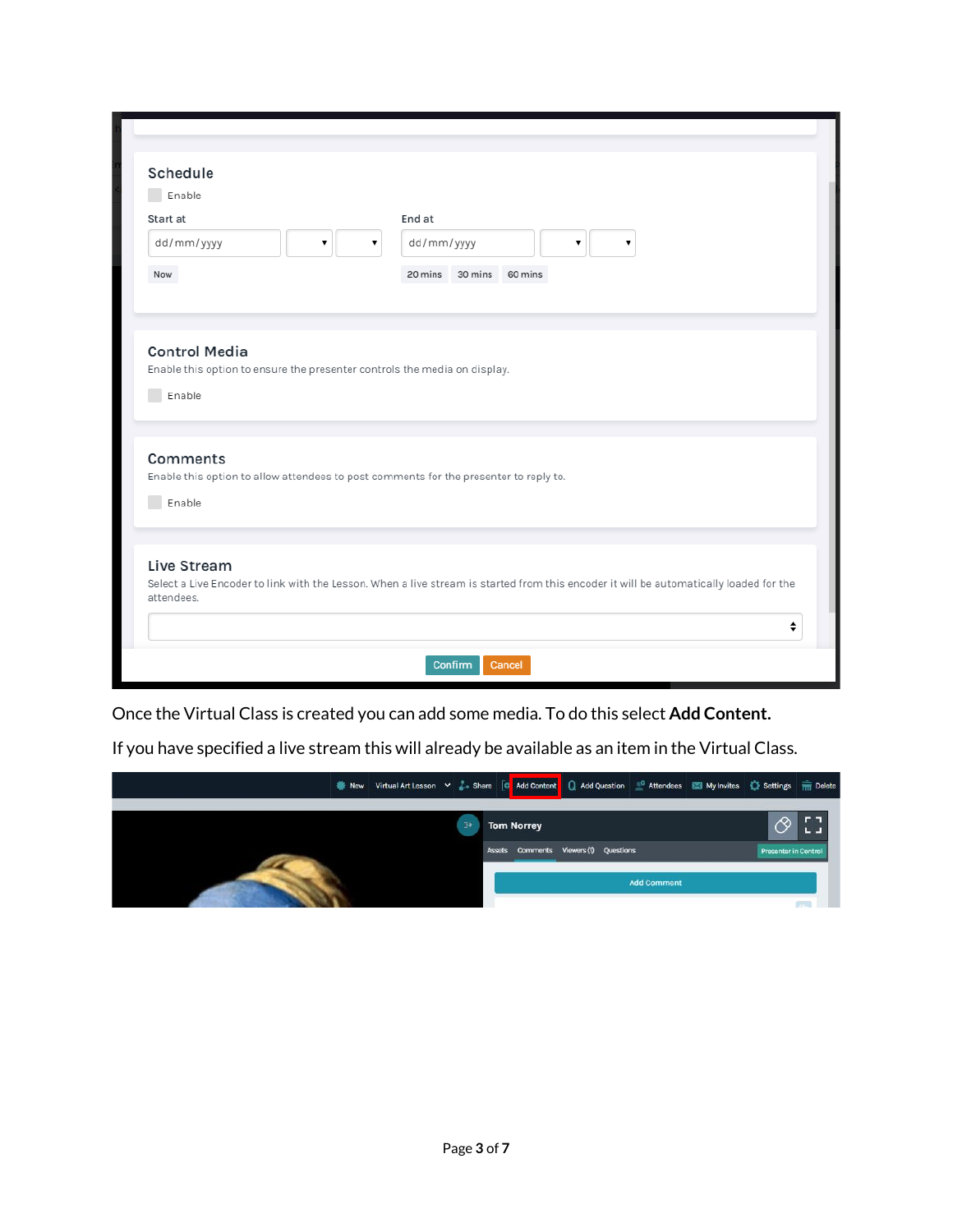You will then be presented with a few options for different types of media that you can add. For video content select **Media Library**, for photos from the Photo Module select **Photo Library**, to upload new documents select **Upload Document**, or to link to external web link select **External Link**. The external link option can also be used to select shared Office 365 or Google documents.

Enter your search terms in the field provided and click on the magnifying glass icon to show results. Once the results are returned, click on the title of the clip to add it to the Virtual Class. You can select multiple.

|    | bitesize                              |                                         | $\frac{1}{20}$<br>$\circ$ |  |
|----|---------------------------------------|-----------------------------------------|---------------------------|--|
| Sł | 20<br>$\overline{\phantom{a}}$        | $\bar{z}$<br>$\overline{3}$             | 56 items in 3 pages       |  |
|    |                                       | <b>GCSE Bitesize Revision: Science</b>  |                           |  |
|    |                                       | <b>GCSE Bitesize History</b>            |                           |  |
|    | $10 \text{ min} \approx 24$<br>0.4474 | <b>Bitesize Maths</b>                   |                           |  |
|    |                                       | <b>BBC Bitesize Daily for Secondary</b> |                           |  |

All items that have been added will be displayed on the **Items** tab.

|                                       | $\mathbf{J}^*$ | <b>Tom Norrey</b>             | <b>V</b> Control Playback |
|---------------------------------------|----------------|-------------------------------|---------------------------|
|                                       |                | Comments Viewers (1)<br>Items | Presenter in Control      |
| All HD Stay at Home                   |                | New: Grayson's Art Club       | Remove                    |
| <b>New: Grayson's Art Club</b>        |                | The Art of Cornwall           | Remove                    |
| Channel 4<br>27/04/2020 20:00         |                | The Art That Made Mexico:     | Remove                    |
| <b>Start</b>                          |                |                               |                           |
|                                       |                |                               |                           |
| $O \otimes C$<br>$-$ 00:00 / 01:07:47 |                |                               |                           |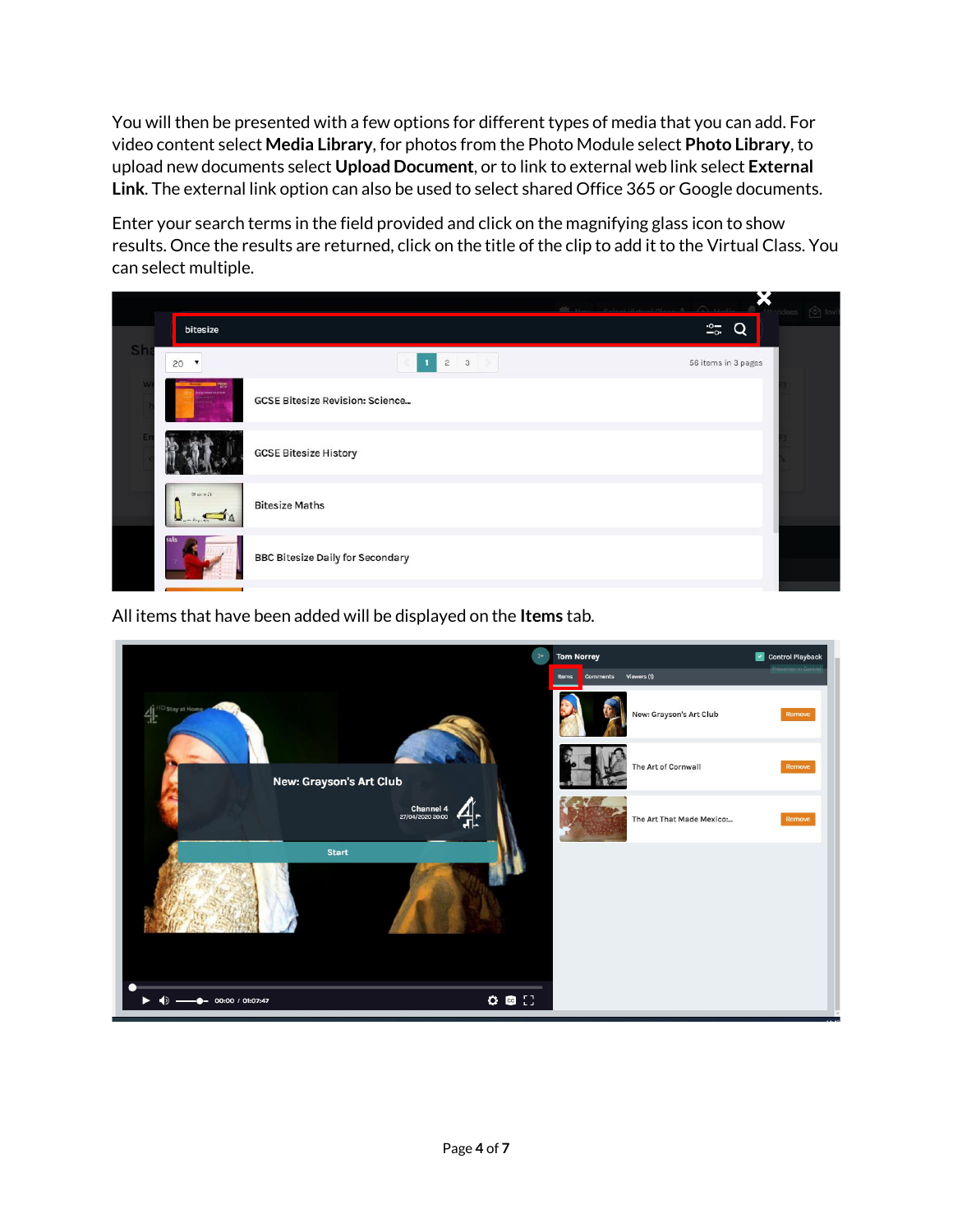Questions can be added that viewers can answer when viewing the Virtual Class by selecting **Add Question.**



#### These can be for used general Q&A or run as a poll

| Run this question as a poll. Attendees of the Virtual Class will see the results anonymously.      |                          |
|----------------------------------------------------------------------------------------------------|--------------------------|
| Allow users to select multiple options for answer                                                  |                          |
| By default questions are only visible to viewers when presented. Make available to users on demand |                          |
|                                                                                                    |                          |
|                                                                                                    |                          |
|                                                                                                    | 侖<br>Correct             |
|                                                                                                    |                          |
|                                                                                                    | $\frac{1}{m}$<br>Correct |

### **Step 2: Inviting Attendees and Sharing**

You can limit who is able to attend your Virtual Class by including attendees. Alternatively, you can distribute the Virtual Class by sharing a web link or embedding into another platform such as your VLE or LMS.

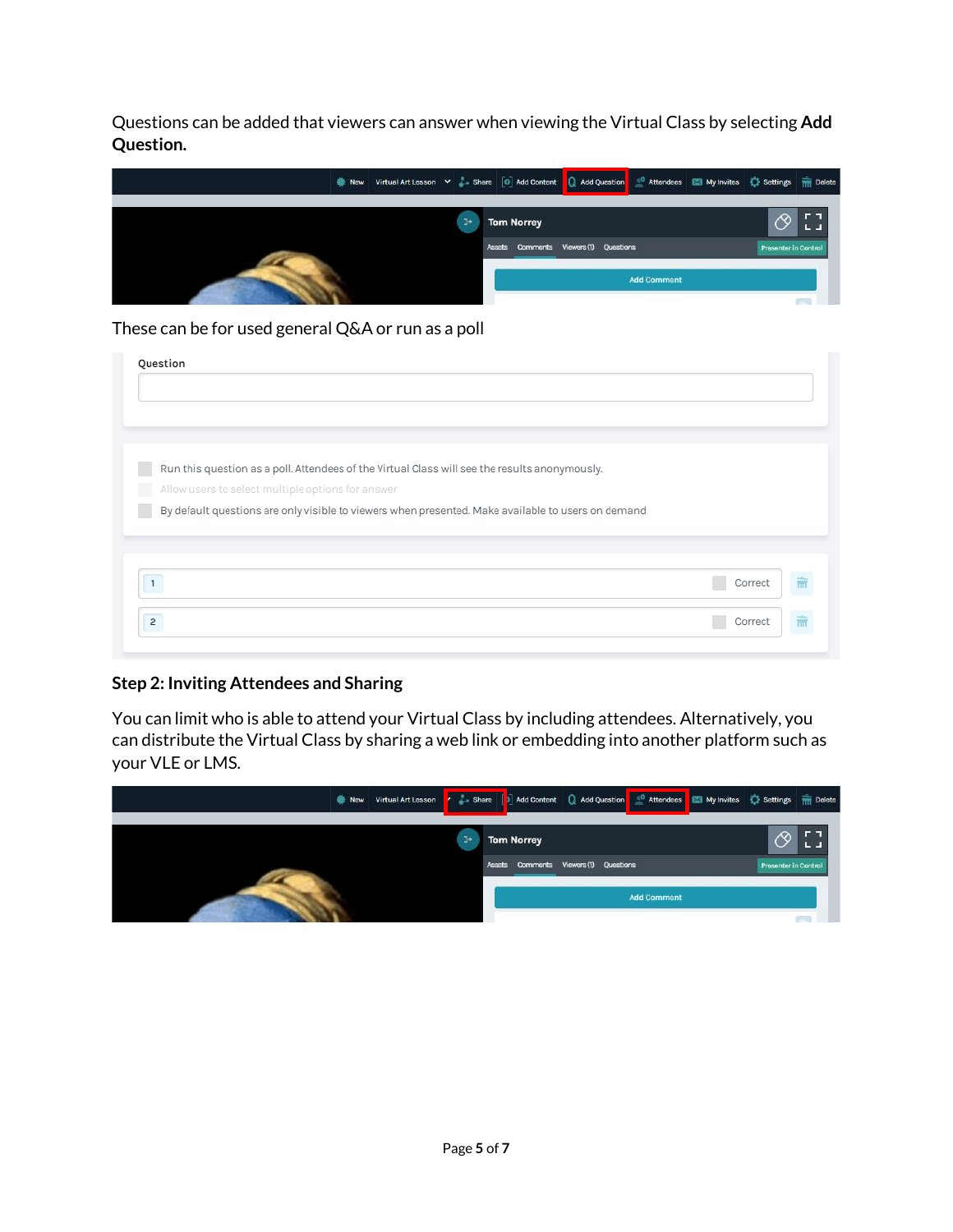To include attendees, select the **Attendees** option, shown above, and then type in the username or email address of the users who you want to attend the Virtual Class. Then press **Submit**. This is not mandatory.

|                  | <b>Attendees</b> |  |
|------------------|------------------|--|
| Add New Attendee |                  |  |
| tomn             |                  |  |
|                  | Submit           |  |
|                  |                  |  |
|                  |                  |  |
|                  |                  |  |
|                  |                  |  |

To share via an embed code or link select **Share** and then copy the relevant option and paste it as required.